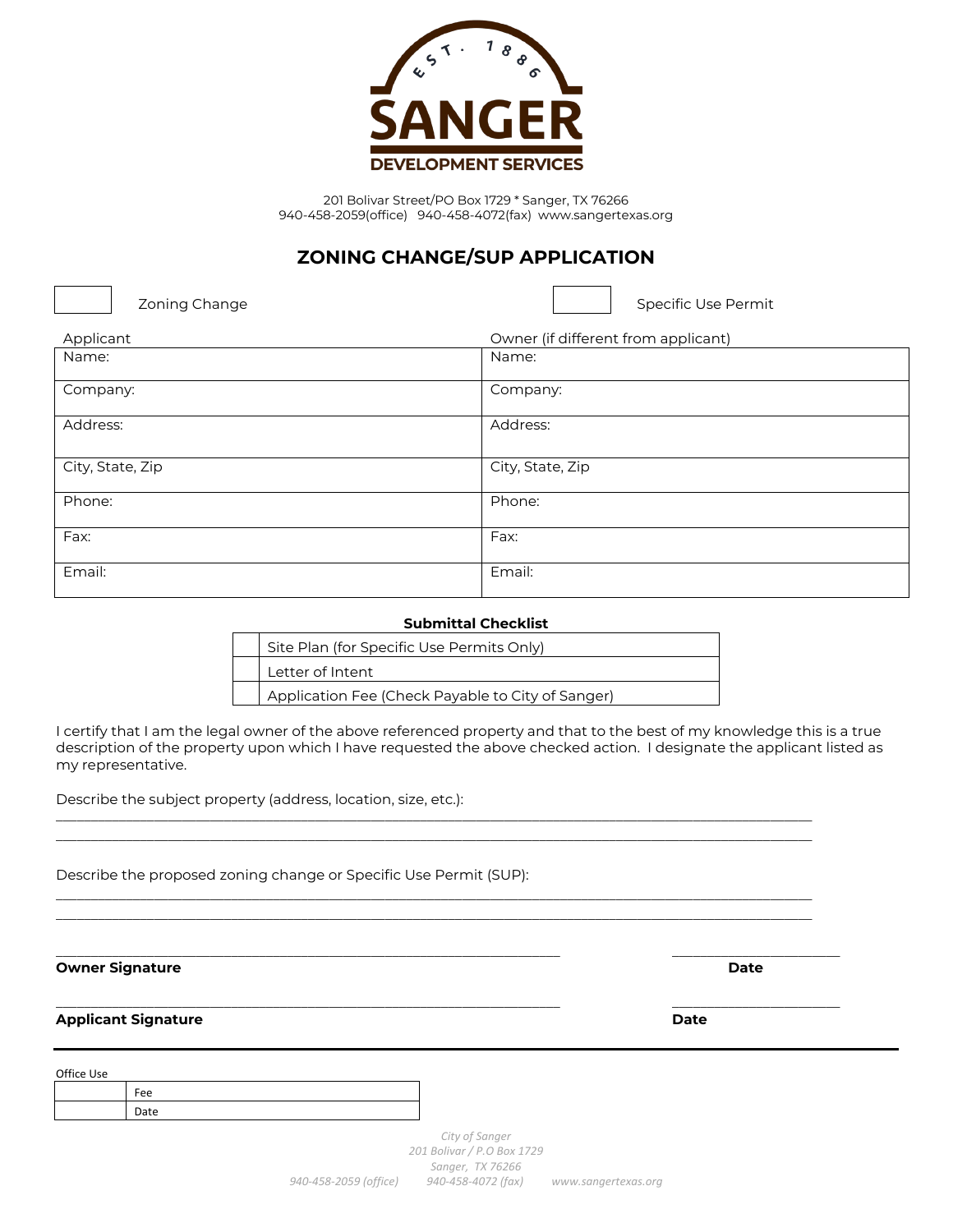

#### **ZONING CHANGE/SUP APPLICATION**

A request for rezoning is a proposed amendment to the Official Zoning Map. The zoning district boundaries on the Official Zoning Map can be amended through the adoption of an ordinance by the City Council. A request to rezone property must include the contents listed below. The City of Sanger will act on the request through the process described herein.

SUBMITTAL REQUIREMENTS:

- Letter of Intent
- Site Plan (required for Specific Use Permits only)
- Application form signed by the owner and describing the property
- Application Fee

APPLICATION FEES: The application fee covers part of the cost for the city to review and act on the rezoning request, including providing notice of the public hearings as required by law. The application fee is non-refundable.

- Zoning Change
	- Up to 5 acres: \$250.00
	- $\blacksquare$  5+ acres to 25 acres: \$400.00
	- 25+ acres to 50 acres: \$600.00
	- 50+ acres: \$800.00
	- Specific Use Permit **Flat \$250.00**

SUBMITTAL DEADLINES: The deadline for zoning application is 26 days prior to the Planning & Zoning Commission meeting. This provides adequate time to publish and mail the required notices for the public hearings. Meeting dates and deadlines are sometimes adjusted for holidays. Consult the published schedule and city staff for more information.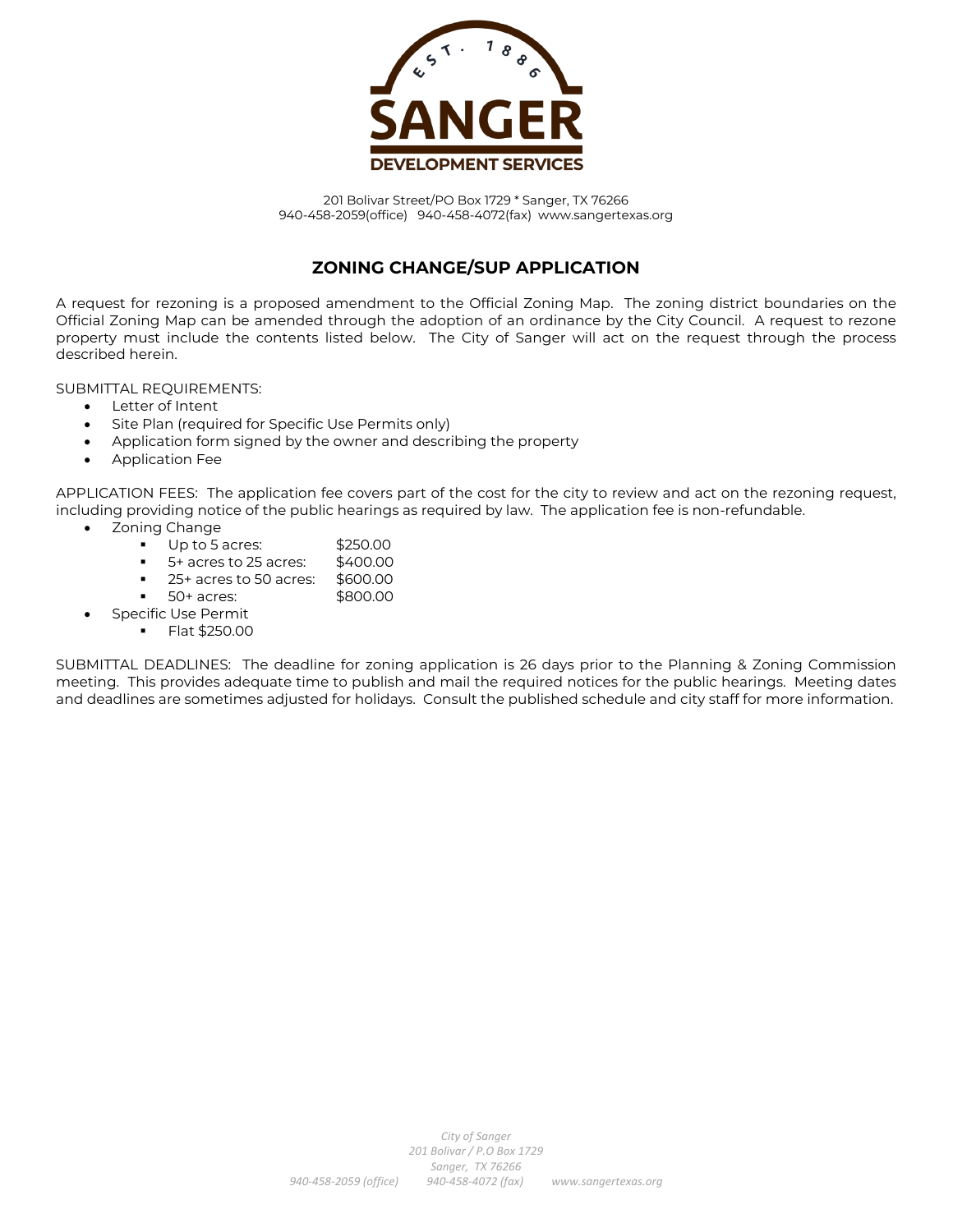

### **ZONING CHANGE REQUEST PROCESS**

The process for considering and acting on a request for an amendment to the Official Zoning Map involved the following steps:

- 1. Pre-Application Consultation: A pre-application consultation with the city staff is recommended for all proposed map amendments. Staff can describe the review process and the criteria used for considering proposed map amendments.
- 2. Application: The completed application, letter of intent, description of the property, and application fee should be submitted to the Department of Development Services on or before the deadline.
- 3. Public Notification: State law and the Zoning Ordinance require the public to be notified of the public hearings that the Planning & Zoning Commission and the City Council will conduct on the proposed rezoning. Notice of the public hearing must be published in the newspaper at least fifteen (15) days prior. Notification of the public hearing is also mailed to the owners of the property within 200 feet of the proposed rezoning at least ten (10) days prior.
- 4. Planning & Zoning Commission: The Planning & Zoning Commission will hold at least one (1) public hearing on the proposed rezoning. The applicant is expected to address the Commission to describe the proposed rezoning and answer questions. During the public hearing, anyone in attendance may address the Commission with comments and questions. City Staff will prepare a report for the Commission and possibly make a recommendation to the Commission. After the public hearing, the Commission will prepare a report making a recommendation to the City Council.
- 5. City Council: The City Council will hold a separate public hearing on the proposed rezoning. The applicant is expected to address the Council to describe the proposed rezoning and answer questions. During the public hearing, anyone in attendance may address the Council with comments and questions. The City Council can approve the proposed rezoning by adopting an ordinance.

### **SPECIFIC USE PERMIT REQUEST PROCESS**

The process for considering and acting on a request for a Specific Use Permit is identical to the process for a zoning change. A site plan is required to be submitted along with the application and letter of intent.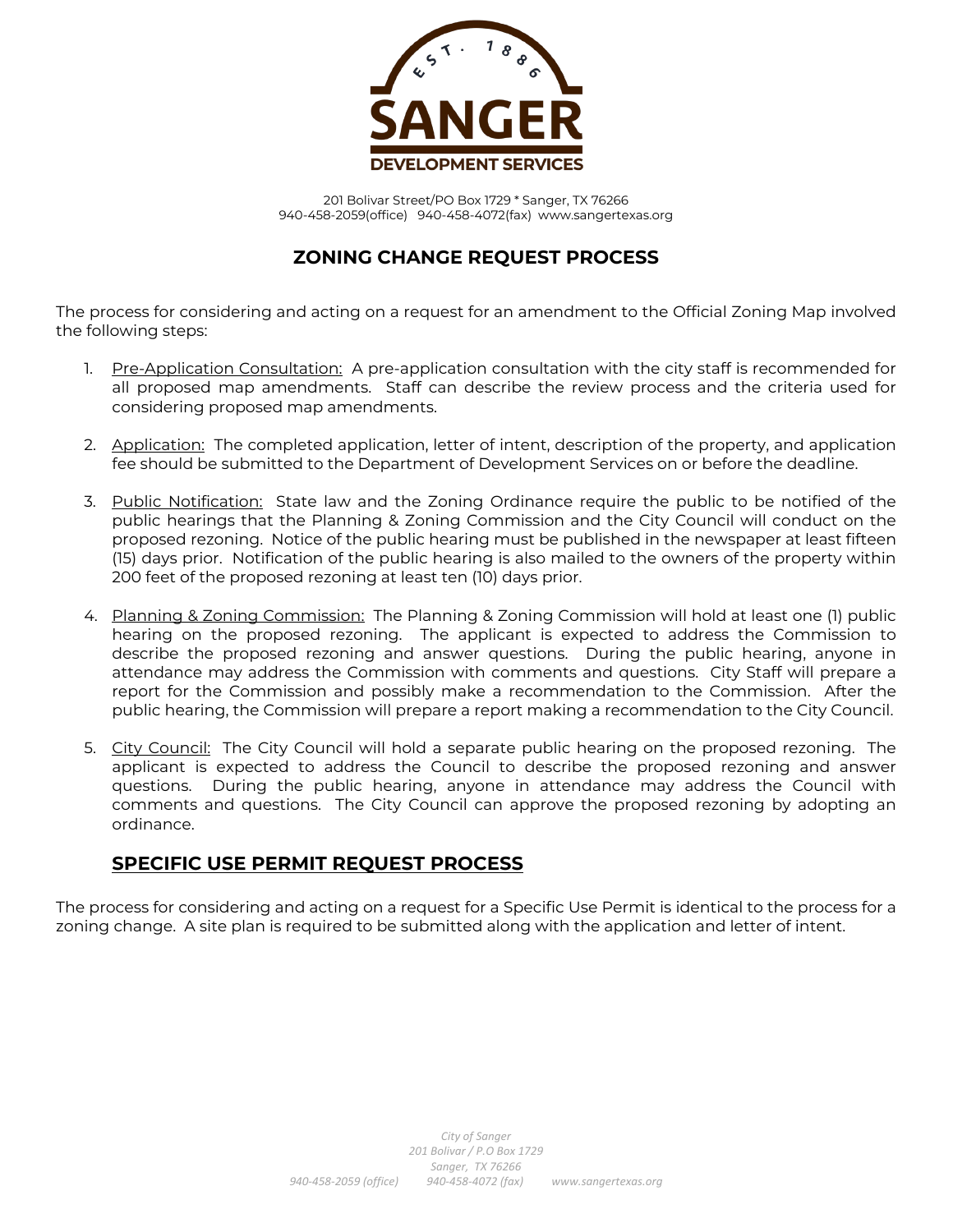

### **ZONING CHANGE REQUEST CRITERIA**

The Zoning Ordinance sets the following criteria for the consideration of changes to the Official Zoning Map.

In making its determination, the Planning & Zoning Commission shall consider the following factors:

- 1. Whether the uses permitted by the proposed change will be appropriate in the immediate area concerned and their relationship to the general area and the City as a whole.
- 2. Whether the proposed change is in accord with any existing or proposed plans for providing public schools, streets, water supply, sanitary sewers and other utilities to the area and shall note the findings.
- 3. The amount of vacant land currently classified for similar development in the vicinity and elsewhere in the City, and any special circumstances which may make a substantial part of such vacant land unsuitable for development.
- 4. The recent rate at which land is being developed in the same zoning classification as the request, particularly in the vicinity of the proposed change.
- 5. The manner in which other areas designated for similar development will be, or are likely to be, affected if the proposed amendment is approved, and whether such designation for other areas should also be modified.
- 6. Any other factors which will substantially affect the public health, safety, morals, or general welfare.

If the Planning & Zoning Commission recommends denial of the proposed amendment to the Official Zoning Map, a 34 majority vote of the City Council is required to approve it (four (4) votes to approve from the five (5) City Council members).

A request that has been denied may be resubmitted at any time, unless it is denied with prejudice, triggering a one (1) year waiting period.

A ¾ favorable vote of the City Council can also be required if the proposed change is properly protested by the owner(s) of twenty percent (20%) of the area to be changed or the area within 200 feet of the proposed change.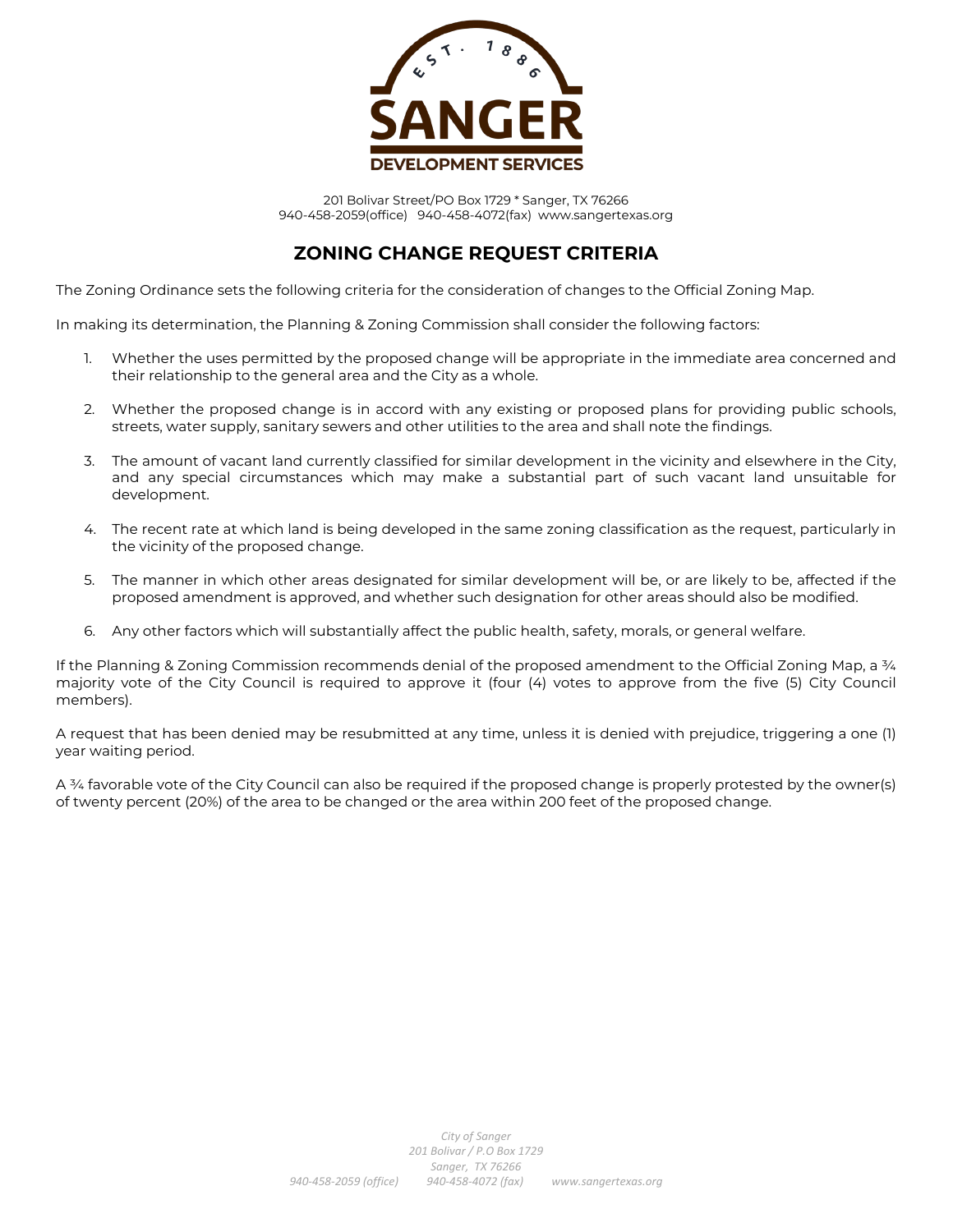

#### **SPECIFIC USE PERMIT CRITERIA**

In recommending that a Specific Use Permit for the premises under consideration be granted, the Planning & Zoning Commission shall determine that such uses are harmonious and adaptable to building structures and uses of adjacent property and other property in the vicinity of the premises under consideration, and shall make recommendations as to requirements for the paving of streets, alleys and sidewalks, means of access to public streets, provisions for drainage, adequate off-street parking, protective screening and open space, heights of structures, and compatibility of buildings.

In granting a Specific Use Permit, the City Council may impose conditions which shall be complied with by the owner guarantee before a certificate of occupancy may be issued by the building inspector for use of the building on such property pursuant to such Specific Use Permit; and such conditions precedent to the granting of the certificate of occupancy.

No Specific Use Permit shall be granted unless the applicant, owner, and grantee of the Specific Use Permit shall be willing to accept and agree to be bound by and comply with the written requirements of the Specific Use Permit, as attached to the site plan drawing (or drawings) and approved by the Planning & Zoning Commission and City Council. No public hearing is necessary for site plan approval.

The Board of Adjustment shall not have jurisdiction to hear, review, reverse or modify any decision, determination or ruling with respect to the granting, extension, revocation, modification to any other action taken relating to such specific use permit.

Whenever regulations or restrictions imposed by this ordinance are either more or less restrictive than regulations imposed by any governmental authority through legislation, rule, or regulation, the regulations, rules or restrictions which are more restrictive or impose higher standards or requirements shall govern. Regardless of any other provision of this ordinance, no land shall be used and no structure erected or maintained in violation of any State or Federal pollution control or environmental protection law or regulation.